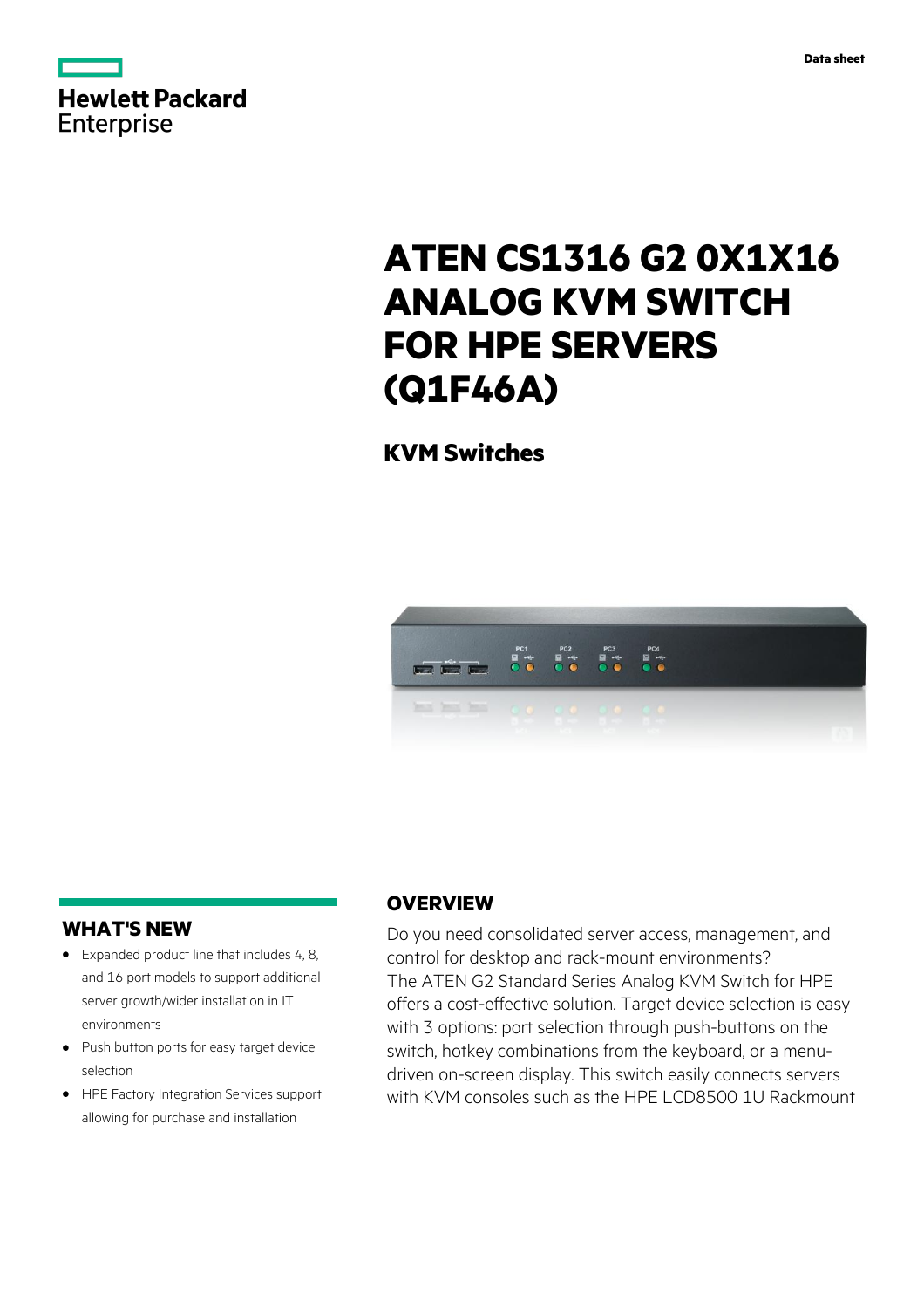through HPE configure-to-order (CTO) process

**·** Support for tiering/cascade topology to control up to 256 devices through a single KVM console

Console kit, or other monitor, keyboard, and mouse configurations.The ATEN G2 switch combines multi-platform OS support with a selection of models featuring up to 16 ports and tiering support for up to 256 devices. This switch features two-level password security for authorized users to view and control connected devices, while supporting 4 user profiles and an administrator profile. All ATEN G2 KVM Switch models are backed by HPE Foundation Care extensions, which match the server's warranty and service levels at no additional cost.

# **FEATURES**

### **ATEN G2 KVM Switches are Suitable for Installation in Most IT Environments**

ATEN G2 KVM Switches for HPE are qualified for integration into HPE racks using HPE Factory Integration Services.

Mounting Hardware is included for easy installation into HPE G2 Advanced and Enterprise Racks.

Attachable foot pads are included for deployment of the switch in a desktop configuration.

#### **ATEN G2 KVM Switches for HPE Support Three Different Methods to Select Your Target Device**

ATEN G2 KVM Switches for HPE feature front side push-button selection with LED indicators allow for direct selection of the target device.

Keyboard hot-key support allows target device selection when the switch is inaccessible inside the rack.

A menu-driven multi-lingual OSD (On Screen Display) feature allows for target device selection through a graphical interface on the connected monitor or KVM console.

#### **ATEN G2 KVM Switches for HPE Allow Access to up to 256 Servers Through a Single KVM Installation**

ATEN G2 KVM Switches for HPE come in 4, 8, and 16 port models to support up to 16, 64, and 256 devices respectively through two level tiering/cascade technology.

Switch connectivity to individual servers is supported through interface adapter cable options that support servers using USB with both VGA and Display Port video connections.

#### **ATEN G2 KVM Switches for HPE Provide Security Features to Prevent Unauthorized Users**

ATEN G2 KVM Switches for HPE feature two level password security so only authorized users view and control connected devices.

ATEN G2 KVM Switches for HPE support up to four separate user profiles and an administrator profile.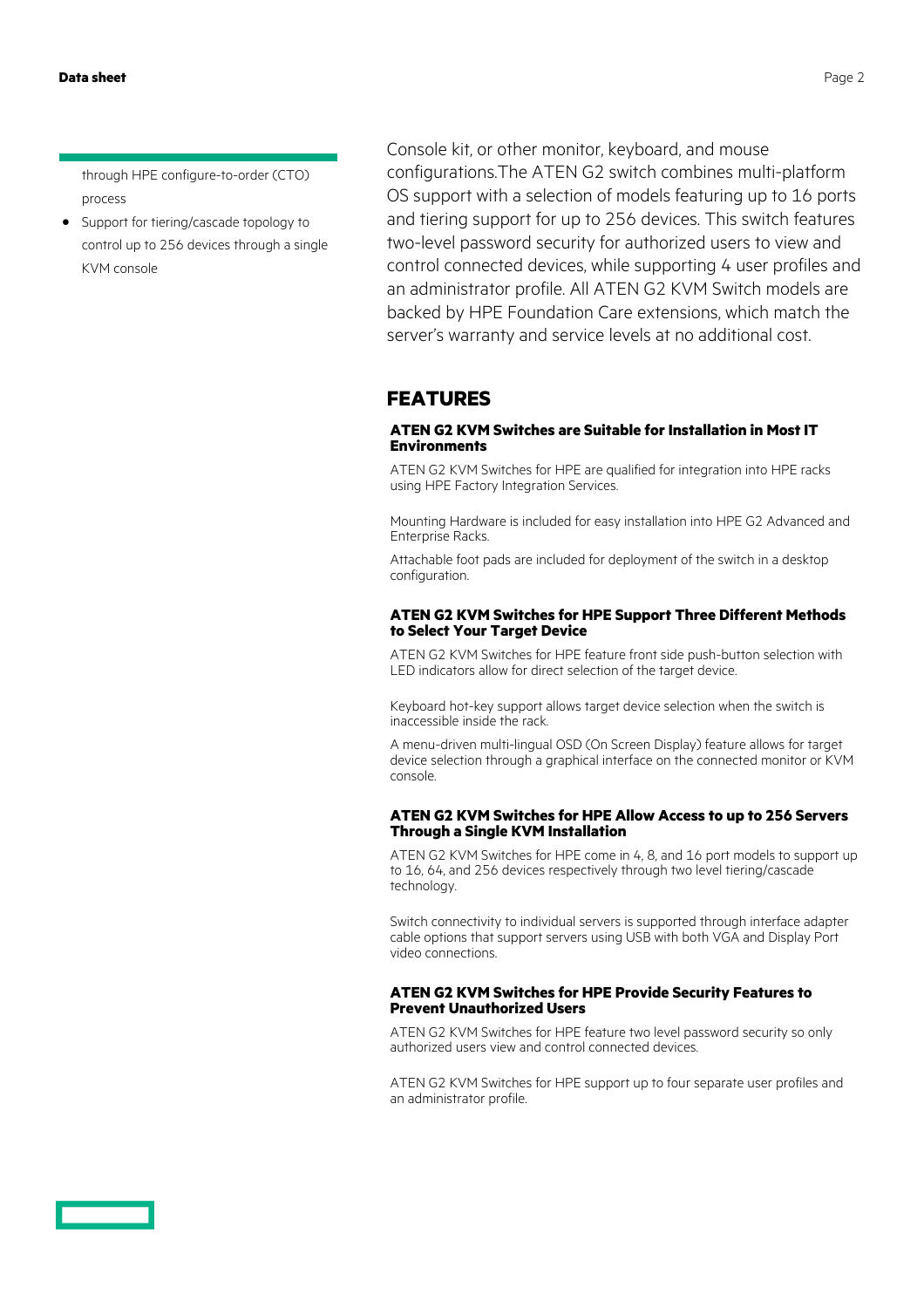# **Technical specifications ATEN CS1316 G2 0x1x16 Analog KVM Switch for HPE Servers**

| <b>Product Number</b>              | Q1F46A                           |
|------------------------------------|----------------------------------|
| Warranty                           | Standard limited 3-year warranty |
| <b>Product Dimensions (metric)</b> | 4.40 x 43.72 x 16.13 cm          |
| Weight                             | 2.10 kg                          |